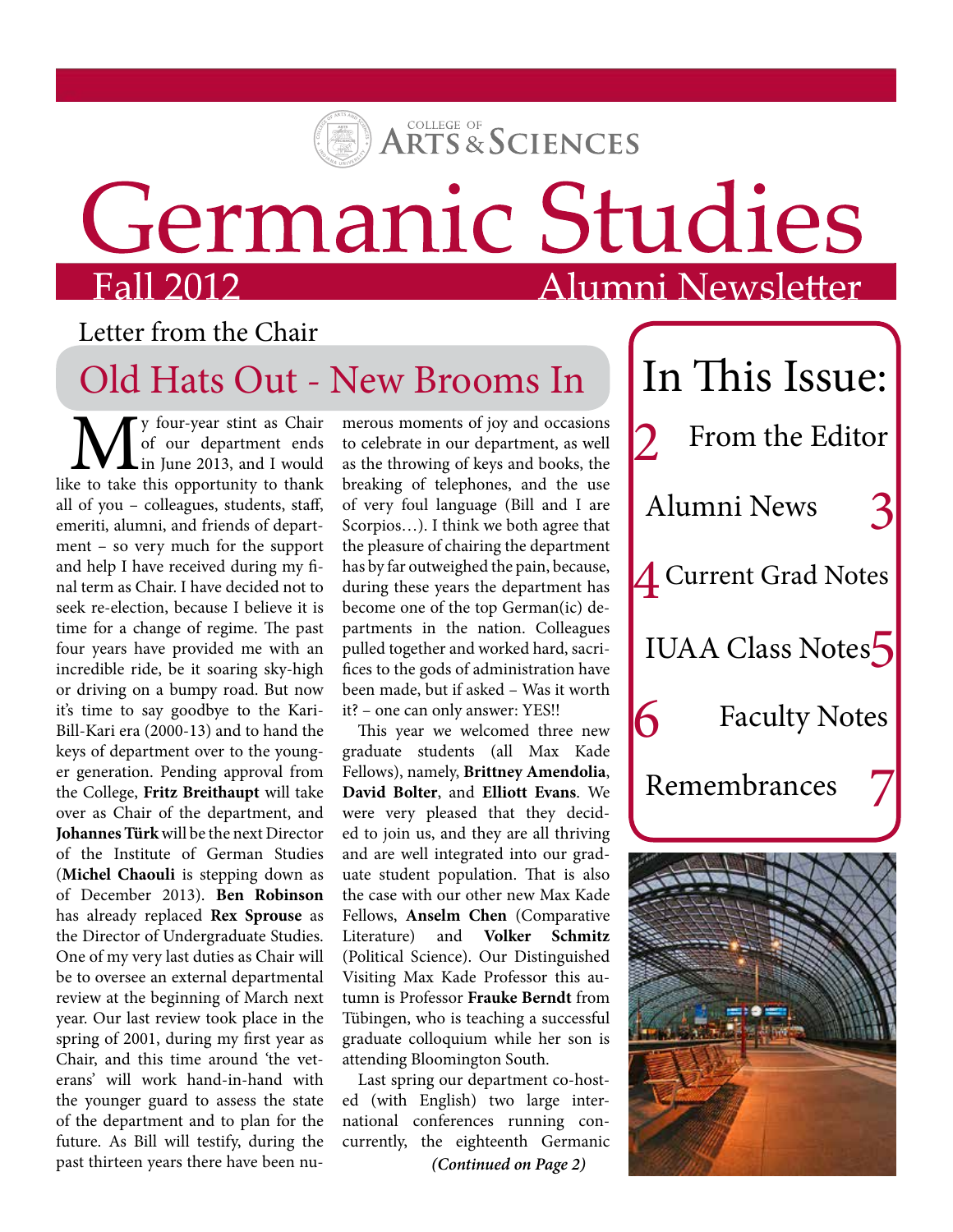# **Bloomington! Grüße aus a message from editor Julie Lawson**

**A** lready another year has passed. Here in Blooming-<br>hon, as in so many other places, we are still talking about the passed. Here in Bloomington, as in so many other easy winter and the record-breaking summer heat. As you will read, our faculty, emeriti, alums, and current students are running strong in spite of the weather. They have traveled, attended conferences, published books and papers, created new opportunities for study and fellowship, and welcomed new challenges both professional and domestic. We hope you enjoy reading about their accomplishments and adventures as much as we've enjoyed collecting them.

If the newsletter has a theme this year, it might be the wonders of the technological world. Last year was the first time we distributed an electronic version of the Germanic Studies Newsletter, and as a result you will hear from several alums who responded to the "Let us hear from you" func-

#### *(Continued from page 1) Letter from the Chair*

Linguistics Annual Conference (GLAC-18) and the seventh Studies in the History of the English Language conference (SHEL-7). Both arrangements were very well attended, and I think we set a new record of graduate student presenters – a total of eight current graduate students presented and, in addition, one of our undergraduate students gave his very first conference paper. We were also very happy to welcome back our alumni, **John Sundquist, Dorian Roehrs** and **Chris Sapp**, for this occasion, and the I.U. presence was indeed highly visible (and loud).

tion. Furthermore, at least two alums tracked us down simply by way of one internet search engine or another. You will also learn from **Nicole Langjahr** that the German House is now on *Facebook*. And not to be outdone, the

"If the newsletter has a theme this year, it might be the wonders of the technological world."

Department also recently launched the IU Bloomington Germanic Studies Department *Facebook* page! The page has only been up since October, but has had a good start. Look us up and – of course –"like" us to follow news and

This autumn we are launching a new initiative, 'The German Studies Undergraduate Conference', spearheaded by **Fritz Breithaupt** and **Michel Chaouli**. This is a workshop in which about twenty undergraduate students, largely seniors enrolled in North American colleges and universities and working in German studies, will engage in two distinct, yet related projects; presenting samples of their academic work for critique and discussion, and learning about the professional opportunities in German studies. Aside from the invited undergraduates, the workshop, featuring our own alumna, **Patrizia McBride** as keynote speaker, will include our students and faculty. In events connected with the Department all year long. Of course, we still have our own very active spot in the Indiana University website, http://www.indiana.edu/~germanic/.

 If you are among this year's contributors, thank you for staying in touch; if you have not yet sent in an item, please consider doing so in the coming year! We welcome all means of communication, from smoke signals to hyperlinks.

On a personal note, I can happily report that I am back in the classroom again for Germanic Studies and back again as German diction coach with the IU Jacobs School of Music Opera Theater, this year with Franz Lehar's "Die lustige Witwe." How much fun can one person have? I am truly fortunate.

So please read on, let us know what you think, and stay in touch!

With warmest greetings, Julie Lawson, MA '68, PhD '80 juklawso@indiana.edu

this way we hope to raise the visibility and awareness of German studies in the U.S. and secure the infusion of new blood into the field that we all care about so very much.

Once more I would again like to extend my thanks to all of you, and as always, a resounding round of applause to the editor of this newsletter, **Julia Lawson**. I don't know how she does it, but in addition to editing the newsletter, she has now de-retired for the third time and is teaching for us once again. And now, I'll stop: it's time to say 'Goodbye'.

~Kari Gade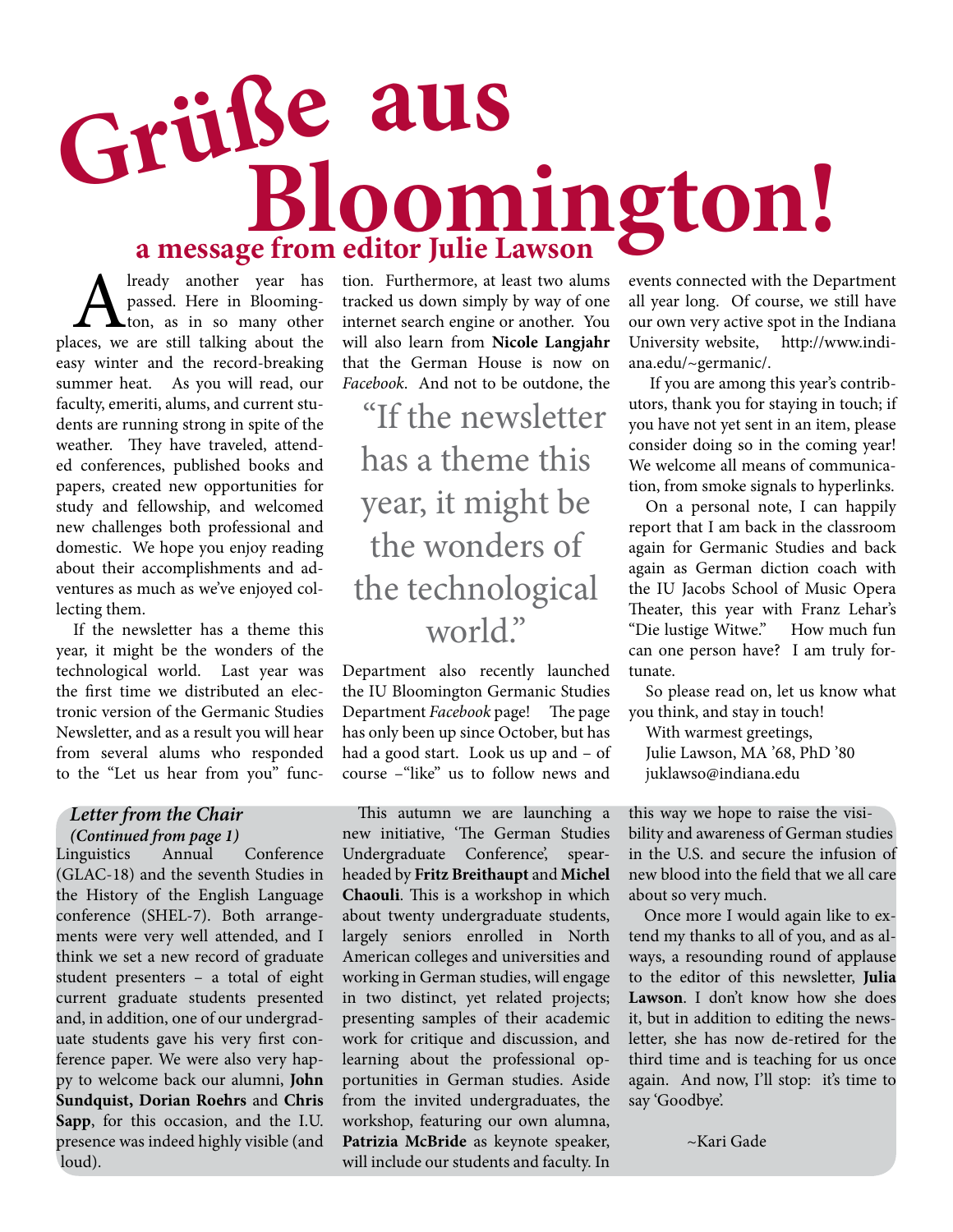**Paul Anderson (PhD, 1974 )** checked in last fall to let us know that all is well in Aalen, where he lives and works as a freelance writer and translator. His most recent article "Theodor Fontane und Philipp zu Eulenberg. Der Briefwechsel 1880-1890*"* appeared last year in the *Jahrbuch für brandenburgische Landesgeschichte, 62. Band.* Otherwise Paul reports his wife Gisi is planning her retirement, and son Richard and daughter Marlene are enjoying success

on a regular basis, but enjoy my work nonetheless."

**Claudia Bornholdt (PhD, 2001)** reports that she has been awarded tenure at the Catholic University of America in Washington, DC. Since January 2012, she is serving as Chair in the Department of Modern Languages and Literatures. She also started a program in European Studies for which she is the program director.

**Jeanette Clausen (PhD, 1975)**



in their professional and personal lives. Paul sends his greetings to all.

**Bonnie Becket (PhD in Comp Lit, 1977; MA in German 1978)**, now at home in Arlington, VA, wrote in response to last year's newsletter: "I retired in 2010 from a 25+ year career at the U.S. Government Accountability Office. My last position there was as a Strategic Planner for our team of 175 analysts in 5 offices around the U.S. I'm enjoying having much more time to read, spend with my husband, walk our two Siberian huskies, garden, and share time with our granddaughter and three daughters."

**Jeannine Blackwell (PhD, 1982)** sent this in a few weeks ago:"I'm still deaning at University of Kentucky. Husband Michael retired in January, and daughter Bettina is a senior at Pitt. She's studying abroad in Morocco this fall, and is applying to grad school in international affairs, using her French, Arabic, and Spanish. Michael and I are visiting her in October. We can't wait! Casablanca, here we come!"

**Natalie Brown (BA, 2008)** writes**: "**I am currently working in Chicago with the Albany Park Community Center teaching both ESL and ABE (Adult Basic Education) as well as serving as the Adult Literacy Program Assistant for our evening/Saturday programs. I sadly do not get to use my German

has resigned from the University of Arkansas at Little Rock, where she spent the last five years, and returned to Bloomington. After a few months here she will leave again in January 2013 for a two-year Peace Corps assignment in Thailand, in a program called Teacher Collaboration and Community Service. She's looking forward to learning the Thai language and working with Thai teachers of English. She remembers: "For years, I've been saying that I wanted to learn a non-European language, so now we'll see how that goes." If you want to receive notices, starting in 2013, of her blog posts about the Peace Corps assignment, email her at: jaycee0740@gmail.com.

**Barbara (Frame) Eger** said very kindly: "Thanks for your work in keeping alumni informed of people and events in the Germanic Studies Department and Indiana University. My husband and I were at I.U from 1964-68. There are only a few people in Bloomington now whom we knew. I married **Waldemar Eger** in 1965; we were at I.U. till the summer of '68, when we left for Chapel Hill, N.C. He completed his Ph.D. in **1970**. I finished mine in **1971**. In 1975, we moved to Virginia, where he taught at the College of William and Mary for 26 years. I taught at various levels, finally settling in as a high school teacher of German

and French in Newport News Public School. We both retired in 2001, and live across the James River in Surry County." We also heard from **Ronald Horwege (MA, 1968, PhD, 1971)** in response to last years' newsletter: "After a serious illness in 2009 that left me in the hospital for four months and for which I underwent four operations, I returned to my teaching in 2010 and am now in the middle of my 41st year at Sweet Briar College. I have no serious thought about retiring. I was recently reelected to serve a second term as President of Delta Phi Alpha German Honor Society and I continue to work with the Center for Liberal Arts as the University of Virginia as coordinator of a Spring Workshop for German teachers. I plan also to offer at least one more Immersion Weekend for German Teachers in April and one more Summer TPRS Workshop this July. I am especially excited to teach a course in History of the German Language in our Spring Semester. I am always very happy to return to Germanic Linguistics!!"

Through the magic of the internet, we've gotten back in touch with **Eva-Maria Janke-Nagler (MA, 1982)**, and her husband **Jörg Nagler**. They live in Jena, where Eva-Maria works as a freelance editor and translator, and Jörg serves as Professor of North American History at the *Friedrich-Schiller-Universität*. Eva writes that they had a wonderful sabbatical year at Oxford and in Paris, that the family is all well, and that she thinks often of her time in Bloomington and her friends at IU.

**Susan Peters (MA, 1966)** sends a hello from Overland Park, KS, where she is Adjunct Assistant Professor at Johnson County Community College: "I continue to teach in the English for Academic Purposes (EAP) program at JCCC, and on occasion have been drafted to teach German as well. I'm also a prose editor for Kansas City Voices, a local literary/ arts journal, and have had poetry and prose published online and in print. Can't decide if I'm primarily a writer or a teacher, and trying to do both well."

*(Continued on next page)*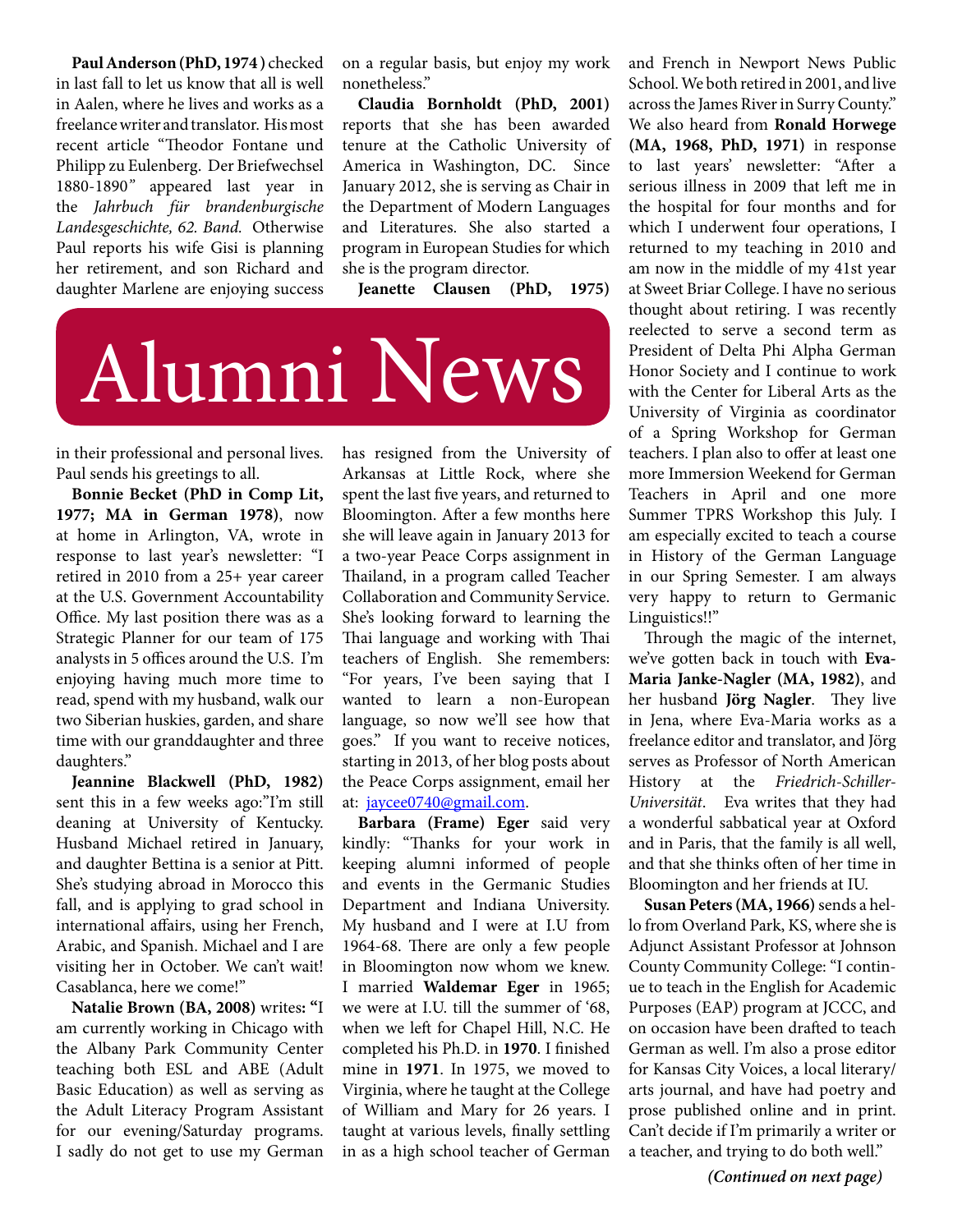**M a r t h a (Marty) Rohlfing (PhD,1976)** sent us her greetings last winter from suburban Chicago: "My IU friend **Charlene Soby (AM, 1975)** just forwarded me the newsletter. Hope all is well with everyone in Bloomington. I retired from the Illinois State Treasurer's Office at the end of 2010 so now have a full year of retirement behind me, which included trips to California and Colorado, plus 2 weeks in Martin, Slovakia, where I volunteered two weeks teaching beginning English to young adults, followed by a few days in beautiful Krakow, Poland." *Alumni News (contd)*

**Fredericka Schmadel (AB honors German, MA German 1968, 1969)**  retired from the Dept. of State, Foreign Service and now resides in Evansville, IN. Last year's newsletter also brought this note from someone else we hadn't heard from for quite some time, **David Scrase (PhD, 1972)**: "I am an alumnus (PhD, 1972), who thinks constantly of good times in the department at IU. My biography of Wilhelm Lehmann was just published by Wallstein. After nearly forty years at the U. of Vermont in Burlington, I finally retired in 2009. I now divide my time between Burlington and Chebeague Island in Maine (in Casco Bay), where I am a wood-turner and woodworker. Last year I, as did many other local craftspeople, produced many items (bowls, vases, bracelets, etc.) for sale at the Yarmouth Clam Festival. The wood (elm) was from Herbie, the venerable Yarmouth elm (1793-2010), that finally succumbed to Dutch elm disease and had to be felled. As for *Germanistik*, I am now trying to get my Bobrowski book translated into German for publication

in Germany, and am writing the odd article. After thirteen years as director of Holocaust Studies at UVM, I stood down from that position just before retirement. Although having had a

And closer to home, **Wendy Westphal (PhD, 2010)** sends both a note and a photo: "As always, the year has been a busy one, and the coming year promises to be even



double total knee replacement last year, I am in relatively good health and am thoroughly enjoying retirement."

**Nicholas Vaszonyi (BA, 1982)** sends his greetings from the University of South Carolina: "I was promoted to Full Professor in 2010 and appointed Jesse Chapman Alcorn Professor of Foreign Languages in 2011. My book *Richard Wagner: Self-Promotion and the Making of a Brand* (Cambridge UP 2010) will be coming out in paperback and in German translation *(Richard Wagner: Die Entstehung einer Marke*) with Koenigshausen & amp; Neumann in 2012. I am currently editing the *Cambridge Wagner Encyclopedia* in collaboration with 84 scholars from around the world"

busier. I am now at Marian University in Indianapolis in a full-time capacity and wearing (or juggling?) three hats as Asst. Professor of German, Department Chair and Director of Study Abroad. So far, I am enjoying the work immensely as it offers a lot of variety and also gives me a chance to put my passion for study abroad into action. Our three boys, Marcus, Toby, and Alex continue to give us great joy and their German ability makes their "teacher" parents proud! I attended the GSA in Wisconsin this fall and immensely enjoyed catching up with a group of IU grads over some Milwaukee ale!"

## News From Our Current Graduate Students

We didn't hear from many of our current graduate students, but based on the sample we can share with you, we can see they've been busy.

Our first contributor to this section is the newest: **Brittany Amendolia** writes: "New to Bloomington and graduate school, I am enjoying exploring all the opportunities offered. These include but are not limited to-- the silly thrill of somehow getting lost walking someplace new that should have only been two blocks away, finally getting to say \*I've been to the Kinsey Institute \*(and having the mug to prove it), and experiencing class discussions so rewarding that it is surprising when the two and a half hours of class time is up." **Christiane Kaden** reports: "I presented a poster at MidPhon 17, a linguistics meeting, at the University of Illinois at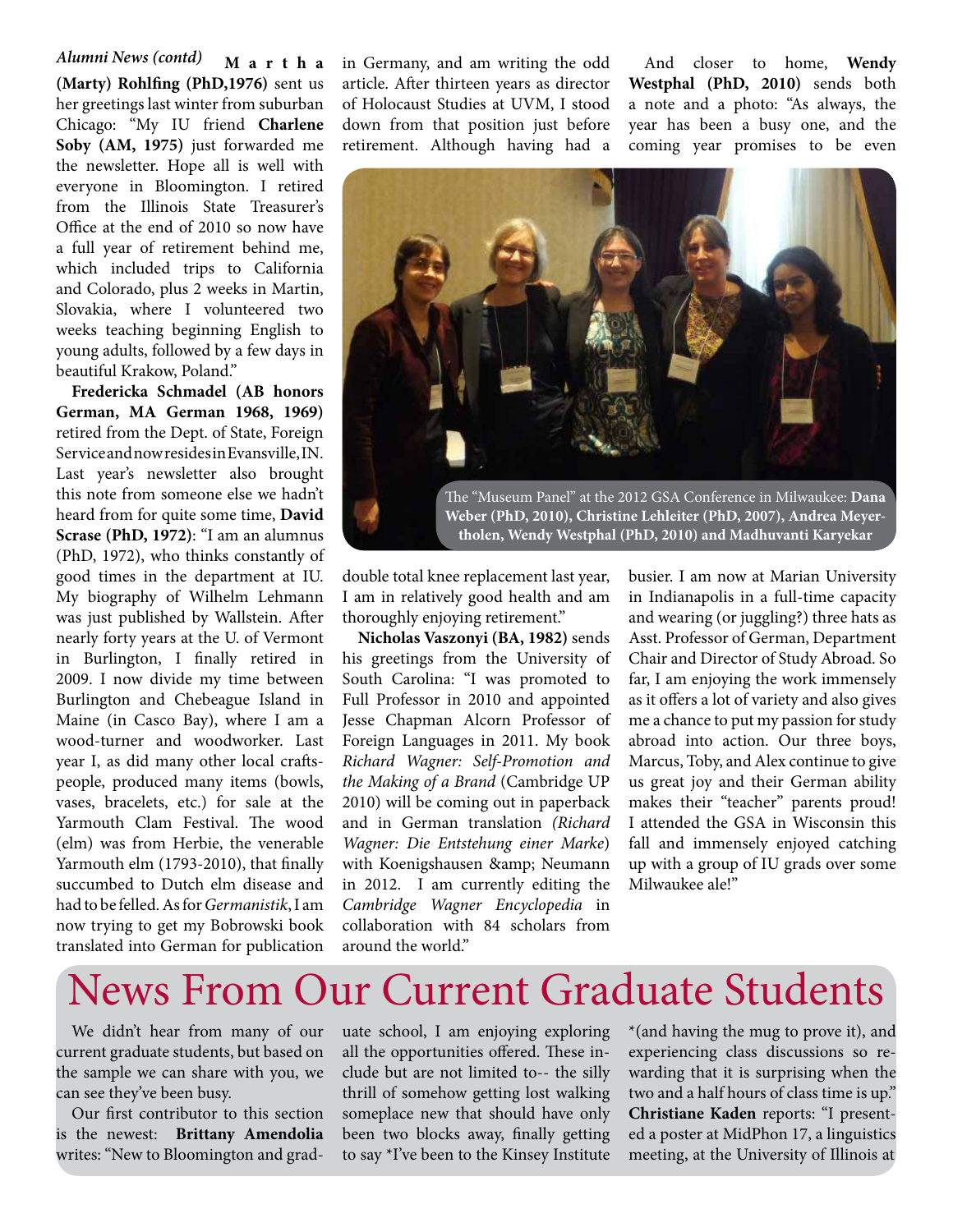Urbana-Champaign in October 2011, and I gave a presentation at GLAC 18, held at IU, last April. I received this year's E.O. Wooley Award and taught at the summer program in Graz this summer. I also serve as the Graduate Student advisor to the newly-founded undergraduate German Club since the fall of last year." We asked **Silja Weber** to give a report on the new teaching workshops initiated by our grad students and currently managed by Silja: "The mini-pedagogy workshops started last semester, we have 3 per semester, each about one hour long, and they are cooperatively organized. They were inspired by the supportive teaching atmosphere we are blessed with here (from **Susanne Even** and other 'senior people' as well as our own mutual collegiality and support). The aim is to encourage each other (AIs) to think about our pedagogy beyond the usual daily prep, to get

## "the silly thrill of somehow getting lost walking someplace new" -Brittany Amendoli

conversation going (even more than usual), and hopefully to spark motivation to read up on pedagogy-related research once in a while. Each session focuses on one specific topic; first we have about ten minutes of initial presentation by a volunteer from among us (relating to research literature or to how things are done in different textbooks). This is followed by discussion about our own perspectives on the topic, questions, and the sharing of experiences, including the sharing of class activities we have used or would like to experiment with. I just keep the organization going, first, because I want it to be there, and second, because it inspires me to read related materials. We usually meet the first week of the month, dates and times change with the presenter, but are announced. All are welcome!"

## *Grad News (contd)*<br>*Jrbana-Champaign in October 2011.* Class notes from the IU Alumni Association

\**IUAA Class notes are divided into graduate and undergraduate categories*

#### **Graduate**

**Daniel I. Landis**, MAT'71, of Indianapolis, is a retired schoolteacher who taught German and English at Mishawaka (Ind.) High School and Warren Central High School from 1963 to 1995. He writes, "I keep busy doing part-time substitute teaching in a local high school; reading books and newspapers in German; reading my Bibles in German, English, Hebrew, Greek, and Dutch; keeping up with Pennsylvania Dutch; studying Yiddish and Yiddish annals; studying the correlation of English, Hebrew, and German; studying the lives of men of the Reformation and the Anabaptist movement up to the present time; and much letter-writing."

#### **Undergraduate**

**James C. Ruwaldt**, BA'93, MLS'97, is a cataloging clerk at LAC Group in Washington, D.C. LAC Group began in 1986 as Library Associates Companies and has grown into a multifaceted professional services firm, providing library, legal, information, and research staffing, consulting, project management, and asset management services. Ruwaldt lives in Washington, D.C.

**Sandra Brickley West**, Cert/BA'94, is a process improvement manager for First Mercantile Trust in Cordova, Tenn. She has been married to her husband, Michael, since 2004 and the couple's first child, Isabella Grace, was born in February 2010. West lives in Somerville, Tenn.

**Kyle T. Kramer**, BA'95, is the author of *A Time to Plant: Life Lessons in* 

*Work, Prayer, and Dirt*, a candid, humorous, and hope-infused tale of coming to know oneself and God. Kramer is a writer, farmer, and lay ministry program director. He is the founder of Genesis Organic Farm in Spencer County, Ind., and the director of lay degree programs at St. Meinrad Archabbey, a Benedictine monastery, seminary, and graduate school of theology in southern Indiana. Since early 2009, Kramer has been a regular contributor to *America* magazine. He lives in Lamar, Ind.

**Alex J. Fowler**, BA'98, writes that he completed a Master of Arts degree in foreign languages and literatures at Colorado State University in 2002. He currently teaches German and English at Greenway High School in Phoenix, Ariz., and is also Greenway boys' soccer junior varsity coach Fowler lives in Glendale, Ariz.

**Sally Hulett Hubbard**, BA'99, JD'08, is president of Adams Hubbard Legal Solutions in Carmel, Ind. The company works with law firms and businesses to find employees who are matched to client needs, including searches for permanent and temporary attorneys, paralegals, legal administrative assistants, law clerks, and executive legal recruiting. Hubbard is an attorney licensed in the state of Indiana. During law school, she served as a Program in Law and State Government fellow and led a symposium about public health policy and its relationship to laws and regulations. She also served as a Congress-Bundestag Scholar and studied abroad for a year in Hamburg, Germany. Hubbard spent several years working as a legal research specialist on a health policy team at a research university, where she reviewed and analyzed hundreds of legal codes and comprehensive plans throughout the United States. Prior to law school, she worked in the health-care industry for five years. Hubbard has authored and co-authored law review and journal articles, and frequently speaks at legal and general conferences. She lives in Carmel.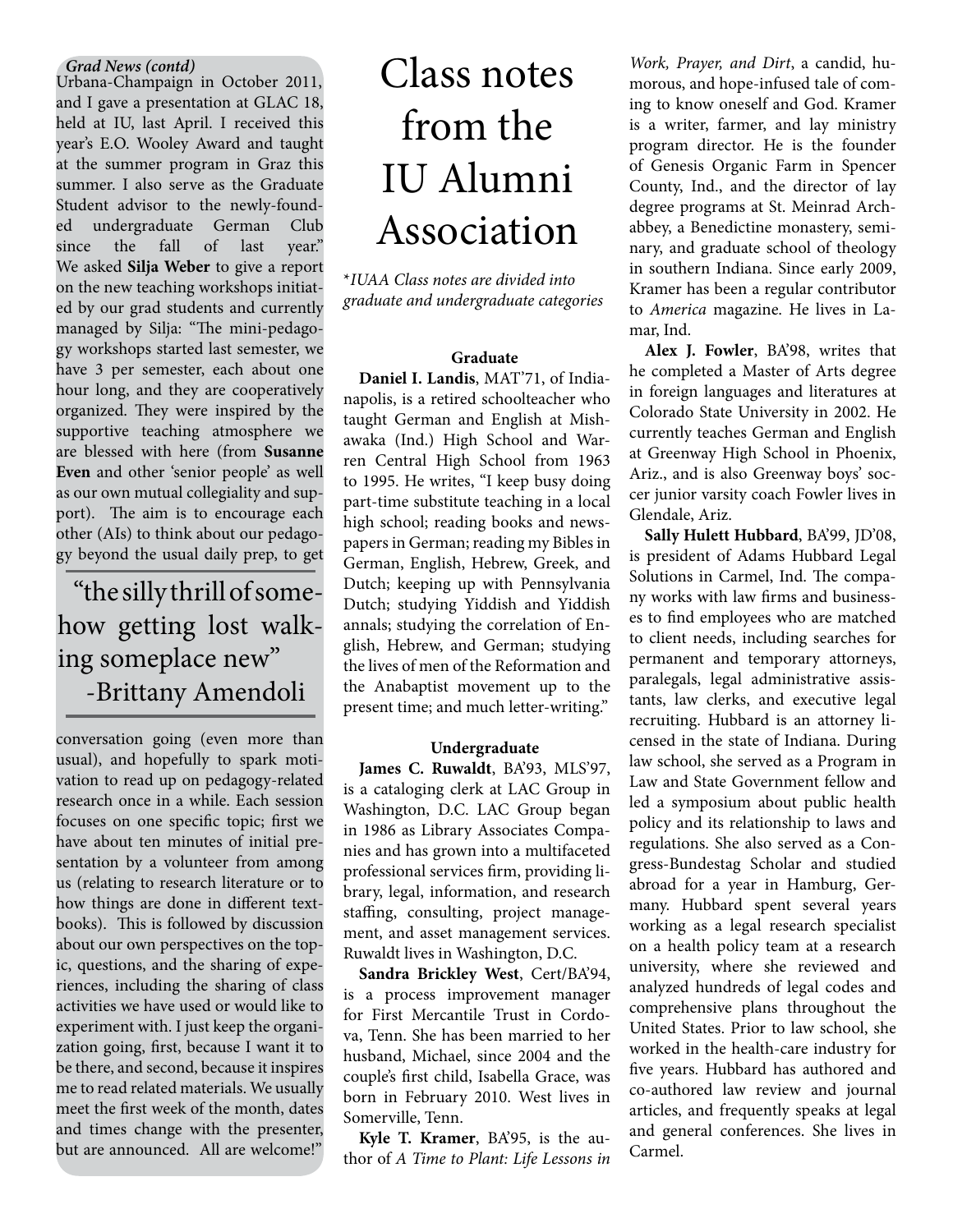## Greetings from Current Faculty and Emeriti! Faculty Notes

We begin as always with an update from **Frank Banta,** who knows good things come in threes: "When I look back at my report of a year ago, I note that 2011/12 did not turn out at all as expected. I have kept busy and enjoyed myself most of the time, but have not spent my days as constructively as one could wish. (Good Heavens! Am I still a crypto-Presbyterian?) Three things have been new. Although I have retired three times, it has always been to turn immediately to a new occupation. This has been my first year of real retirement. And I miss the regularity of work, study, or both. Second, I visited a new country, Guatemala, where I saw beautiful lakes and mountains, met some charming people, and heard a Mayan dialect spoken. Third, I've spent more time trying to improve the world, although without notable success. Most exciting, I served as a Monroe County delegate to the state Democrat convention in Ft. Wayne. I worked a shift at our county table, helped elect three delegates to the national convention, and participated in the nomination of our candidates for Governor and Lieutenant Governor. I have not looked seriously for a new job, of Mayan I learned only a new consonant, and at writing I do not know how the upcoming election will turn out. We'll see."

**Peter Boerner** has been busy as usual: "In May, my wife Nancy and I crossed the North Atlantic on the Queen Mary 2 from New York to Hamburg. Then in Frankfurt at the *Goethe-Haus* I gave a lecture on Ernst Beutler, who was director of that institution for almost four decades. My biography of Goethe, published by the Rowohlt Verlag, came out in a revised edition, with a total of 314,000 copies now in print. I continued to serve on the endowment committee for the Remak Fellowship of the Institute for Advanced Study and on the board of the Friends of the Lilly Library, as well as an evaluator of applications to the Wells Scholarship program."

And from **Claudia Breger** we learn: "Last year around this time, I was rather optimistic that I was on track for a relatively peaceful time in my professional life, just having gotten the *Narrative Performance* book accepted and successfully tackled the challenge of getting my (tiny) car equipped with a kayak-suitable roofrack. Alas, I was very wrong. Shortly thereafter, I was approached by the Gender Studies faculty about taking over as their department chair, and when - after appropriate soul searching; or so I thought - I ended up consenting, my fate was sealed. So this past summer was pretty crazy; between learning the ropes as an administrator in the age of advanced university bureaucracy, putting my own promotion file together and dealing with the actual production of the book (copyediting, proofs, indexing!), the kayaks have suffered some neglect. And now it is already fall again! But, of course, there were some fun moments, too: presenting at the Narrative Society, ACLA and, here in town, Cultural Studies conferences in the spring, for example, and now teaching a graduate course this fall on a topic related to my own current research interests: "Complex Affectscapes," or the interplay of affect and distanciation in independent transnational cinema. And as I write these lines, I am off to another conference in Vancouver, and then the GSA - that counts as relaxation, doesn't it?"

**Fritz Breithaupt** writes: "What is new? Well, I am thinking about new things. Somehow I stumbled into a new area of thought, that I am rather naive about, so I am walking around in this large field, and it turns out to be a field full of mines: morality. Now I go back and forth between the extremes. In the spring, I published a book in which I suggest that narration developed from the need to make excuses and to avoid morals (*Kultur der Ausrede*, Suhrkamp 2012, stw 2001). Now I am working on a book that stresses the opposite: Morality strikes back. In other news, my youngest son is now in school and I have shifted my life and writing back to daytime. It is pretty sunny out here. I even have time for sports again. This summer, I participated in the "people's race" of the Tour de France and got to cross the Tourmalet and other passes in the Pyrenees."

**Troy Byler** reminds us: "As you may recall, last spring our department submitted four undergraduate "Do Deutsch!" projects to the German Embassy in Washington D.C. I am delighted to inform you that our student, **Melissa Moeller**, received second place and a travel voucher to Germany for \$3000. Her original song parody, "German Influences in America" can be found at: http://www.germany.info/ Vertretung/usa/en/11\_\_Campaign/ Do\_\_Deutsch\_\_GIC\_\_CW/WinnersCampusWeeksDoDeutsch.html. Now an official part of the program, the Lotus Festival School Orientation, which is coordinated in part by our department, brought in almost 200 high school students to attend the Friday evening performances. And this year, as part of the orientation, the students learned how to dance the *Schuhplattler*, with varying degrees of success.

Our concurrent enrollment program in German, administrated by the Advance College Project (ACP) here at IUB, has grown. We now have 15 trained German high school instructors throughout the state. This year in addition to the existing programs I will be making new site visits to Clark HS, in Whiting, Ben Davis HS, in Indianapolis, and Oak Hill HS in Tipton. As I mentioned at this year's CIC meeting (Big 10+2) for Germanic Studies in Madison, Wisconsin, it is this type of advocacy, the direct support of primary and secondary instructors and their students, which is most crucial in maintaining an active academic department at the post-secondary level. If we falter in this endeavor, our pool of undergraduates will wane, and so too will our graduate program suffer. **Brigitta Wagner** and I are in the planning stages to extend the IU-DEFA project back into the high schools this coming spring semester. Once again we hope to bring together high school students and filmmakers in order to demonstrate the bilateral benefits of open dialogue. And lastly, I will toot my own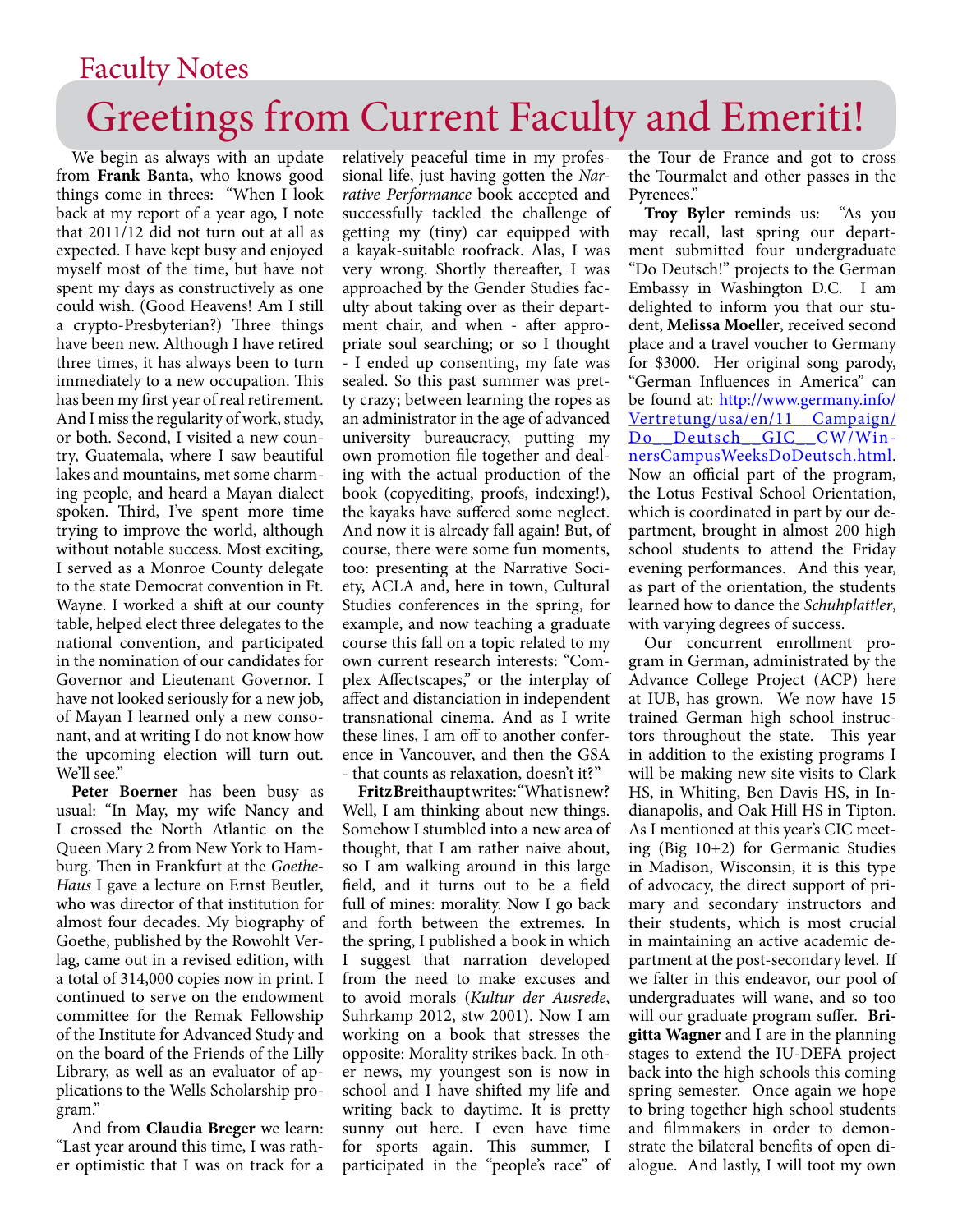horn a bit. This year I was awarded the AATG Indiana Chapter German Teacher of the Year, College Level and am currently up for IFLTA Teacher of the Year, which will be awarded at the annual conference in November. These accolades are only made possible, because of the continued support that I receive from both our department and from the graduate students in all things outreach. Thank you!"

**Michel Chaouli** reports on a new summer abroad program: "One of the things I worked on last year was setting up new summer program for undergraduate students in Berlin. The idea was to teach a full IU course, in English, in Berlin. The city was to be not merely the backdrop for the course but its central theme. Last June, I taught the course for the first time. It was on the ways the city both memorializes and forgets its recent past (starting in 1871). This was an intense and pleasurable experience for all of us. I hope the program becomes an enduring way this University opens paths of knowledge into German culture and history."

**Kari Gade** shares another "wild" adventure: "This was the year of the chipmunk. It all began on an ominous note at the beginning of May when I was attempting to plant my annual impatiens in the little mound of earth next to the door that leads to my study. As I broke ground, a deep and loud growling noise arose from said mound, and I flew backwards and landed very hard on my rear end in the concrete of the driveway, spade in hand. As a Norwegian, I am, of course, quite familiar with mound-dwellers, but to my mind this must have been a tiny and an extremely angry one. I did not know at the time that Mrs. Chip Munk had taken up residence in the mound and decided to people my entire property with her offspring, but that became abundantly clear as a legion of little Munks began to emerge from the newly planted impatiens. Since the members of this particular family apparently do not have a problem with engaging in incest, they have continued to multiply, and my neighbors' barking dogs (yes, they are still barking) are of no help here at all. If anyone has a big, mean, and hungry cat for rent, please let me know! I escaped five weeks of the scorching Bloomington summer by relocating to Norway,

## Remembrances

**John Antosh (PhD, 1977)** of Dunkirk, NY, died April 16, 2012. He was 68. From 1970 to 1982, he was a faculty member in German at the University of Missouri-St. Louis, Bard College, and Syracuse University. He retired from SUNY Fredonia in 2011. Dr. Antosh loved teaching, and was much admired by his students. Survivors include his wife of 41 years, **Ruth Beharriell Antosh.**



**Dr. Dorrit Cohn**, who was among the early tenured female professors at Harvard, where she taught for 24

where it rained cats and dogs (but no chipmunks) for my entire stay, and I had to look in the mirror every morning to check whether I had developed gills. The rain continued during our annual skaldic editing meeting, which was held in Aarhus, Denmark, but it did not put a damper on the mood of the participants, because we are now finally ready to launch the next volume (in two parts) of the skaldic edition. The volume off the rack after that is my own volume, and I am looking very much forward to returning to research (and teaching) upon my retirement as Chair of our department. This semester I am teaching my undergraduate course on 'Vikings and Sagas', and the students are just wonderful. They appear to be genuinely interested in the topic, many of them produce graduate-level written work, and, *Wunder des Wunders*, I haven't caught any of them

years and was the Ernest Bernbaum Professor of Literature emeritus, died March 10, 2012 in her Durham, N.C., home of complications of Parkinson's disease. She was 87 and had moved to North Carolina from Cambridge, where she lived for nearly 40 years. She retired in 1995. Born in Vienna, she and her family fled before the Nazi invasion of Austria and lived in Switzerland and France before settling in New York City. She received her PhD from Stanford University. Dr. Cohn taught at Indiana University and was granted tenure before moving to Harvard.



texting in class. So maybe there is hope after all… Speaking of which, please don't forget the summons that are out for that hungry cat!"

**Esther Ham** and **Bieneke Haitjema,** bring us the latest "Dutch Duo News": Before taking a break from teaching and classroom responsibilities after the end of the Spring Semester, Esther began her summer by taking a course at the Institute for Designing Online Courses. This training was part of a grant she had received from IU's Center for Innovative Technology and Teaching and the College of Arts and Sciences to develop an online language class. In it, Esther proposed to augment the Dutch program at IU with a third-year online language course, which will put the Dutch program in the forefront of Dutch language programs at US academic institutions. In June, both Esther and Bieneke at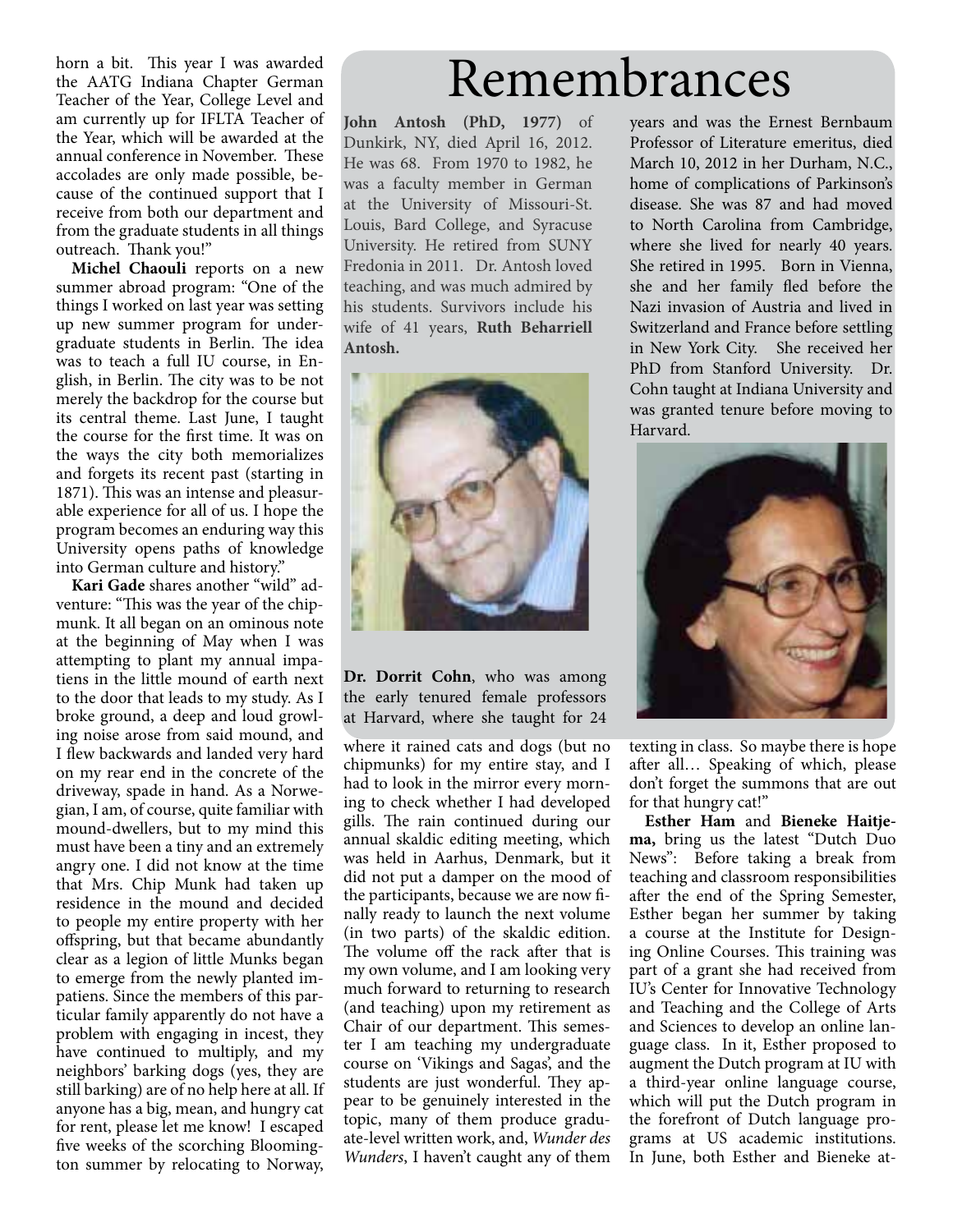tended the 3-day biennial conference of the American Association for Netherlandic Studies in Grand Rapids, Michigan, which included a one-day workshop for Dutch language instructors. Esther gave an invited presentation on the difficulties of translating idioms, titled "How to keep your head above water when wading through idiom", which was well received. Apart from further developing the online course, Esther spent time tending her vegetable garden and orchard during the second part of the summer break. Bieneke traveled through the state of New York and visited the Hudson River Valley, the area that formed the heart of the New Netherlands colony operations in the seventeenth century. The hot summer ended with an earlier than usual start of the 2012 Fall semester showing bumper crop enrollments not only at IU in general, but also in the Dutch program. This resulted in an increase in the number of students in both the first and second year Dutch classes. We continue to offer a third year language course in Dutch, taught by Esther, and several culture classes. This semester Bieneke teaches the Modern Dutch Culture class on Anne Frank in which many students who are pursuing a Dutch minor are enrolled.

 We look forward to the continuation of a vibrant Dutch program that offers courses for first, second and third year students of Dutch language and culture, as well as a Dutch minor for students at the undergraduate and doctoral level.

**Albrecht Holschuh** sends his greetings: "When I stepped away from teaching eleven years ago, the focus shifted to life beyond the campus. Besides remaining involved in the League of Women Voters and other non-profit organizations, I now devote most of my time to early election administration in our county. There also was a stint on a township board this year. I am learning more about our society than one could within the university, but all the reading, thinking and teaching over the decades has given me the best tools."

**Hildegard Elisabeth Keller** reports on another very busy year: "Wieder ist ein Jahr um, das die Qual der Wahl (was soll ich erzählen?) nicht kleiner gemacht hat! Erzähle ich vielleicht vom grossartigen Kalligraphie-Workshop mit Patricia Lovett in der Lilly Library und von der kleinen, aber feinen Ausstellung der fantasievollen Doppelseiten-Arbeiten unserer Studierenden im letzten Spätherbst? Oder von der Preview unseres Films "Der Ozean im Fingerhut" im IU Cinema letzten Dezember? Oder von den tollen Ideen, welche die Studierenden in den Kursen GERM E371 und Medieval Studies M490 im Frühling entwickelten? Ihre Semesterprojekte zum Thema "How to merchandise a medieval concept?" reichten von Filmen über Board Games bis zu T-Shirts; es entstanden 12 kleine Meisterwerke. Und dann, ja, ein langer Sommer in Europa, mit Reisen u.a. nach Südfrankreich und in die Südschweiz. Auch wartete der Sommer wieder mit Erfahrungen als Literaturkritikerin am Fernsehen auf: In Klagenfurt kam es zu einem packende Finale um den Bachmannpreis; Matthias Nawrat, einer 'meiner' Autoren, gewann den zweiten Preis. Im Mai und im Juni diskutierten wir im *Literaturclub* des Schweizer Fernsehens über neu übersetzte Klassiker (*Oblomow* von Gontscharow) ebenso wie über aktuelle Neuerscheinungen (beispielsweise die neuste "graphic novel" des Kanadiers Chester Brown, auf Deutsch "Ich bezahle für Sex"). Ab September diskutieren wir weiter, gemeinsam mit Elke Heidenreich, Rüdiger Safranski und Stefan Zweifel (nach der Ausstrahlung online auf dem Videoportal des Schweizer Fernsehens http://www.videoportal.sf.tv/)."

**Nicole Langjahr** checks in**:** "The fall months of 2011 were quite exciting for me -- I presented on Teaching Business German to Intermediate Learners at the IFLTA in Indianapolis,my first conference presentation ever, and both the audience and I survived it. I also became founding member and faculty advisor of the new German Club which centers on student-led extracurricular activities. Then, at the end of the year, I learned of my promotion to senior lecturer. *Stammtisch* and our other German House events are still going strong-- I made the jump into the networking age by deleting 919 addresses from the old German House email list and opening up a Facebook group instead...join us at www.facebook.com/ groups/germanhs/ ."

And this from **Gergana May**: "It was another good year for the Norwegian program at IU, with maximum enroll-

ment reached once again in the first year class, and a strong group in the second. In the spring I taught the Multicultural North course for a second time and the feedback has been overwhelmingly positive. I am gearing up for another busy spring when I will offer Masterpieces of Scandinavian Literature. I am also working on developing a new topic for next year - "The Tales of Hans Christian Andersen." Spring also brought the news of my promotion to Senior Lecturer – very pleasant news, indeed– and I am very thankful to the Department for their support. In the summer I started working on my new research – comparing two very prolific contemporary Norwegian and Bulgarian writers - both creating "biographical fiction" and both tremendously popular in their respective countries. I conducted some interviews while in Bulgaria and am looking forward to presenting the first part of this research at an upcoming conference. At home I have a very active and busy first-grader who is also enjoying tennis, swimming, drawing and guitar lessons."

From **William Rasch**: "Over the summer I was appointed the new director of the International Studies Program. In August, the Board of Trustees approved the comprehensive plan to establish within the College of Arts and Sciences a School of Global and International Studies. Our immediate job will be to transform the Program into a Department of International Studies with multiple undergraduate and graduate degrees. The Department will be the core of the new School and, with the area studies programs and language and culture departments, will be housed in a new International Studies building to be built soon (we hope). I am thrilled with and overwhelmed by the new job and the various tasks to be done. Nevertheless, I am still part of Germanic Studies and am teaching a graduate course on the theme of *Sachlichkeit* in the literature, reportage, political writings, and the visual arts during the Weimar era. Great fun. And, to semi-cite Ernest Hemingway: Hot it was that summer in Bloomington. In Bloomington it was hot that summer. That summer hot it was in Bloomington."

**Ben Robinson** notes: "What's made the past year so terrific for me is the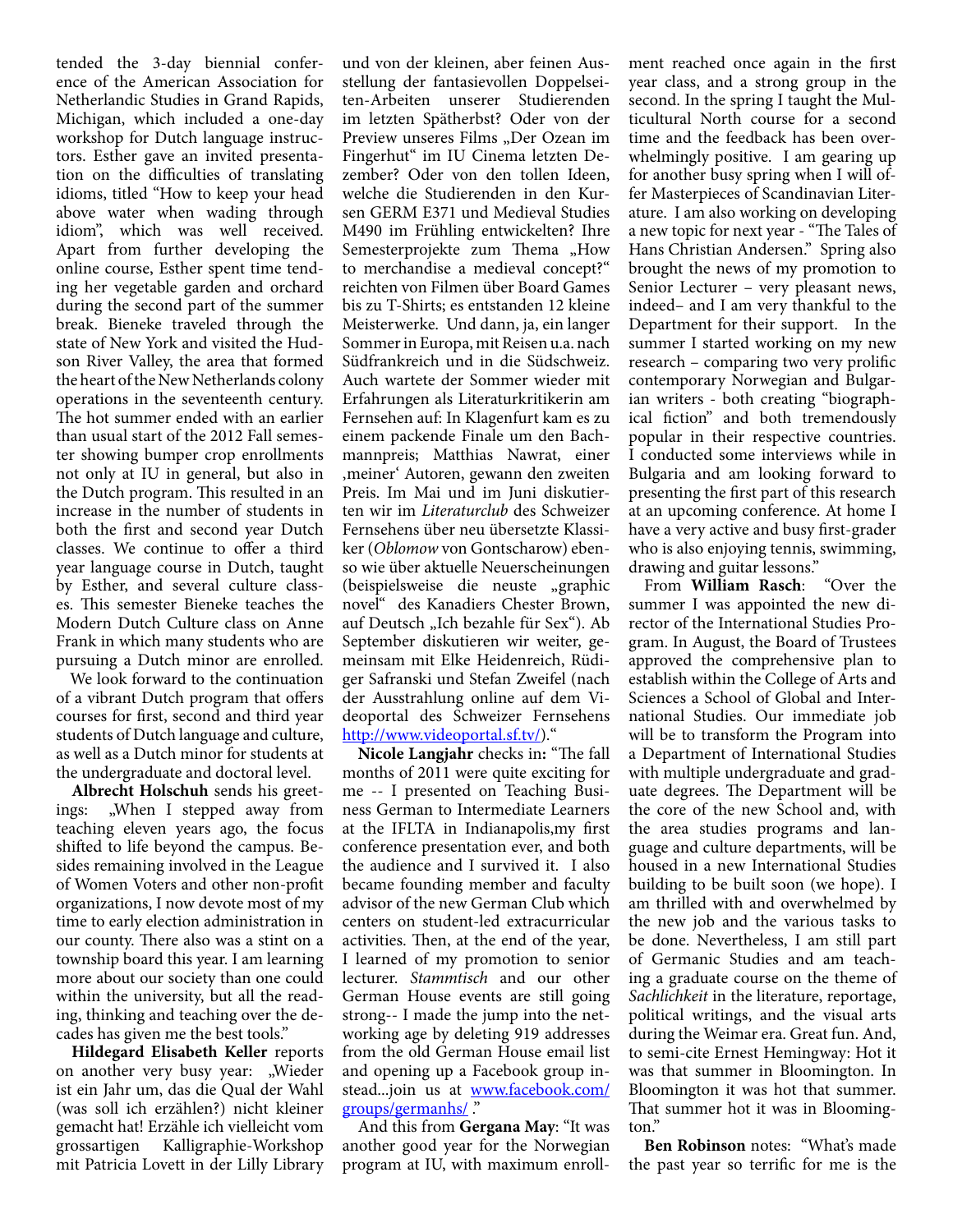emergence of a new public in the US, globally, and best of all, here in Bloomington, where we have our own lively and protean Occupy movement. This activism has affected both my scholarship and my teaching. This past spring I taught a new course, "Introduction to Radical Thinking: Marx to MLK," for the College's Critical Approaches requirement. With the help of **Chris Chiasson**, we had a demanding and rewarding semester engaging both the Marxist philosophical tradition and the history of radical social movements. I was able to follow up that course with a new class in IU's Intensive Freshman Seminar program that posed the question "What Does it Mean to Occupy the Commons?" This class sought ways to define a concept of the "commons" in distinction to concepts of the state and the economy. It was a wonderful opportunity to discuss political and cultural theory with an impressive group of undergraduate scholars and citizens, introducing them to, among other things, German critical theory. Meanwhile, my research into the semiotics of the index continues. Sometimes it seems to go at a snail's pace, but I like what I am discovering, and hope soon to be able to gather it together in a book. Here's the thought I'm grappling with now, courtesy of Robert Walser: *"Vielleicht wissen sehr viele mit der Freiheit deshalb nicht richtig umzugehen, weil sie ihre Leichtverletzlichkeit in Betracht zu ziehen sich nicht angewöhnen wollen?"*

**Mark Roseman** published a revised edition of *The Wannsee Conference and the Final Solution* with the Folio Society, London, including a new preface. The 70th Anniversary of the Wannsee Conference led to a number of invitations in Europe and North America. He participated in a commemorative event in Berlin involving the President of the Federal Republic (one of the President's last events before resigning!), and the ensuing international conference organized by the House of the Wannsee Conference. He was also keynote speaker at commemorative conferences at the Universities of Sussex (UK) and Utah, and he gave the biennial Holocaust Education Foundation lecture at Northwestern University on the subject. As part of his new project on rescue in the Holocaust, he gave the annual lecture at the

German Historical Institute London, co-organized by the University of Oxford and the Institute, and was the keynote speaker at the international workshop "Resisting the Path to Genocide: Groups" held at University of Southern California, September 6-8, 2012. A panel at the biennial conference Lessons and Legacies on rescue and the left and a conference at IU on November 5th on rescue will follow later this year. In addition to these events, Mark also participated at conferences at University of Oxford and at the 49<sup>th</sup> Deutscher Historik*ertag* in Mainz, among other meetings. **Rex Sprouse** contributes: "Let me begin with a research up-date. In 2012, "Direct Mapping of Acoustics to Phonology: On the lexical encoding of front round vowels in L1 English-L2 French acquisition" by Isabelle Darcy (IU SLS), Laurent Dekydtspotter, myself, **Justin Glover**, **Christiane Kaden**, Michael McGuire, and **John H.G. Scott** appeared in *Second Language Research*. The work of our second language phonology research group, currently composed of Isabelle Darcy, Laurent Dekydtspotter, myself, Danielle Daidone, **Christiane Kade**, **Franziska Krüger** , and **John H.G. Scott**, continues. In April 2012, we presented "Asymmetric development in lexical encoding of L1-English L2-German front rounded vowels" at Germanic Linguistics: The Annual Conference, held this year right here on the Indiana University Bloomington campus. Currently in press is the Cambridge University Press *Handbook of Second Language Acquisition*, which includes a chapter on the role of the argumentation from the poverty of the stimulus in generative approaches to second language acquisition, written by Bonnie D. Schwartz and me. Bonnie and I are currently working on a chapter on second language acquisition for the Oxford University Press Handbook of Universal Grammar. As of this writing, the student-faculty research group on the L2 acquisition of lexical semantics is poised to undertake a major data collection effort. This summer I presented a plenary address at the annual meeting of the North American Association for Celtic Language Teachers, held this year at Indiana University Bloomington. This past year I introduced a new undergraduate course in the Germanic

Studies Department (Introduction to the Germanic Languages), while in the Second Language Studies Department, I taught Introduction to Second Language Acquisition and introduced a new undergraduate course (Acquiring New Language Systems). My eightyear term as Director of Undergraduate Studies ended in summer 2012; hence, I will now be teaching two courses per year again in Germanic Studies. Under my mentorship, **Robert Thompson ("Tommy") McCullough** completed his B.A. honors thesis on the acquisition of the syntax and semantics of ditransitive constructions by English-German learners this summer. Since this was my "summer off" from directing the Graz Program, I was able to visit Turkey in June. Not long after my returned, I embarked on a threeweek 2500-mile odyssey across the Eastern United States. By now, however, I settled back into my life of research and teaching at the world's most wonderful university."

**Johannes Türk** sends us this: "I returned to Berlin twice last year: in the summer I gave a talk on the two components of Freud's fascinating notion *"Triebschicksal*," the second time in order to participate in an interdisciplinary conference on epigenetic, or "cultural", factors of inheritance to which I was invited by the *Zentrum für Literatur- und Kulturforschung*. The second conference taught me anew (in spite of its collegial and intense conversations) how large the divide between the sciences and the humanities are – especially in the German context, where the humanities are considered a *"Wissenschaft*." I also continued working on a project about the relationship between sovereignty and immunity that I will turn into a small book soon. I am also writing a longer article on language and rhetoric in Carl Schmitt's work. My teaching led me into new territory: I taught an undergraduate course on the cultural history of Germany in the 20<sup>th</sup> century and developed a course on injustice in German literature where I was surprised to see how many of our students enjoyed reading *Kabale und Liebe* or *Michael Kohlhaas*. Since late June, my professional concerns are accompanied and complicated by the amused, wondering, and curious eyes of our second daughter, who is now five